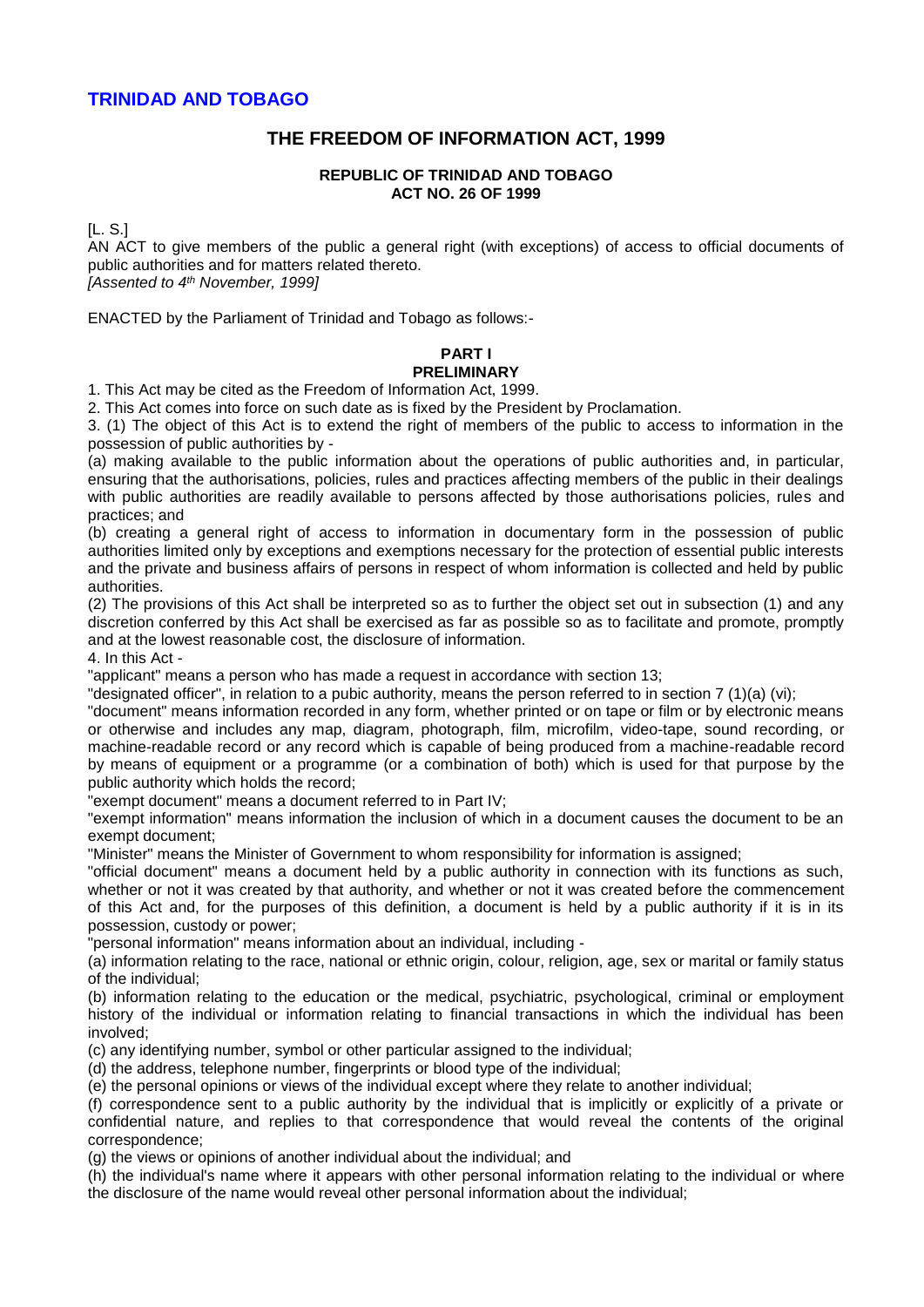"prescribed" means prescribed by the Minister by regulations made under section 41;

"public authority" means -

(a) Parliament, a Joint Select Committee of Parliament or a committee of either House of Parliament;

(b) subject to section 5(2), the Court of Appeal, the High Court, the Industrial Court, the Tax Appeal Board or a court of summary jurisdiction;

(c) the Cabinet as constituted under the Constitution;

(d) a Ministry or a department or division of a Ministry;

(e) the Tobago House of Assembly, the Executive Council of the Tobago House of Assembly or a division of the Tobago House of Assembly;

(f) a municipal corporation established under the Municipal Corporations Act, 1990;

(g) a regional health authority established under the Regional Health Authorities Act, 1994;

(h) a statutory body, responsibility for which is assigned to a Minster of Government;

(i) a company incorporated under the laws of the Republic of Trinidad and Tobago which is owned or controlled by the State;

(j) a Service Commission established under the Constitution or other written law; or

(k) a body corporate or unincorporated entity -

(I) in relation to any function which it exercises on behalf of the State;

(II) which is established by virtue of the President's prerogative, by a Minister of Government in his capacity as such or by another public authority; or

(III) which is supported, directly or indirectly, by Government funds and over which Government is in a position to exercise control;

"responsible Minister", in relation to a public authority means -

(a) the Minister of Government to whom responsibility for the public authority is assigned; or

(b) such Minister of Government as the President may, by Order, declare to be the responsible Minister of the public authority for the purposes of this Act;

"Tobago House of Assembly" means the Tobago House of Assembly established under the Constitution.

5. (1) This Act does not apply to -

(a) the President;

(b) a commission of inquiry issued by the President; or

(c) such public authority or function of a public authority as the President may, by Order subject to negative resolution of Parliament, determine.

(2) For the purposes of this Act -

(a) in relation to its or his judicial functions, a court or the holder of a judicial office or other office pertaining to a court in his capacity as the holder of that office, shall not be regarded as a public authority;

(b) a registry or other office of Court Administration, and the staff of such a registry or other office of Court Administration in their capacity as members of that staff in relation to those matters which relate to Court administration, shall be regarded as part of a public authority.

6. This Act binds the State.

## **PART II**

# **PUBLICATION OF CERTAIN DOCUMENTS AND INFORMATION**

7. (1) a PUBLIC AUTHORITY SHALL, WITH THE APPROVAL OF THE minister -

(a) cause to be published in the Gazette and in a daily newspaper circulating in Trinidad and Tobago as soon as practicable after the commencement of this Act -

(I) a statement setting out the particulars of the organisation and functions of the public authority, indicating, as far as practicable, the decision-making powers and other powers affecting members of the public that are involved in those functions and particulars of any arrangement that exists for consultation with, or representation by, members of the public in relation to the formulation of policy in, or the administration of, the public authority;

(II) a statement of the categories of documents that are maintained in the possession of the public authority;

(III) a statement of the material that has been prepared by the public authority under this Part for publication or inspection by members of the public, and the places at which as person may inspect or obtain that material;

(IV) a statement listing the literature available by way of subscription services;

(V) a statement of the procedure to be followed by a person when a request for access to a document is made to a public authority;

(VI) a statement specifying the officer responsible within each public authority for the initial receipt of, and action upon, notices under section 10, requests for access to documents under section 13 and applications under section 36;

(VII) a statement listing all boards, councils, committees and other bodies constituted by two or more persons, that are part of, or that have been established for the purpose of advising, the public authority, and whose meetings are open to the public, or the minutes of whose meetings are available for public inspection;

(VIII) if the public authority maintains a library or reading room that is available for public use, a statement of that fact including details of the address and hours of opening of the library or reading room; and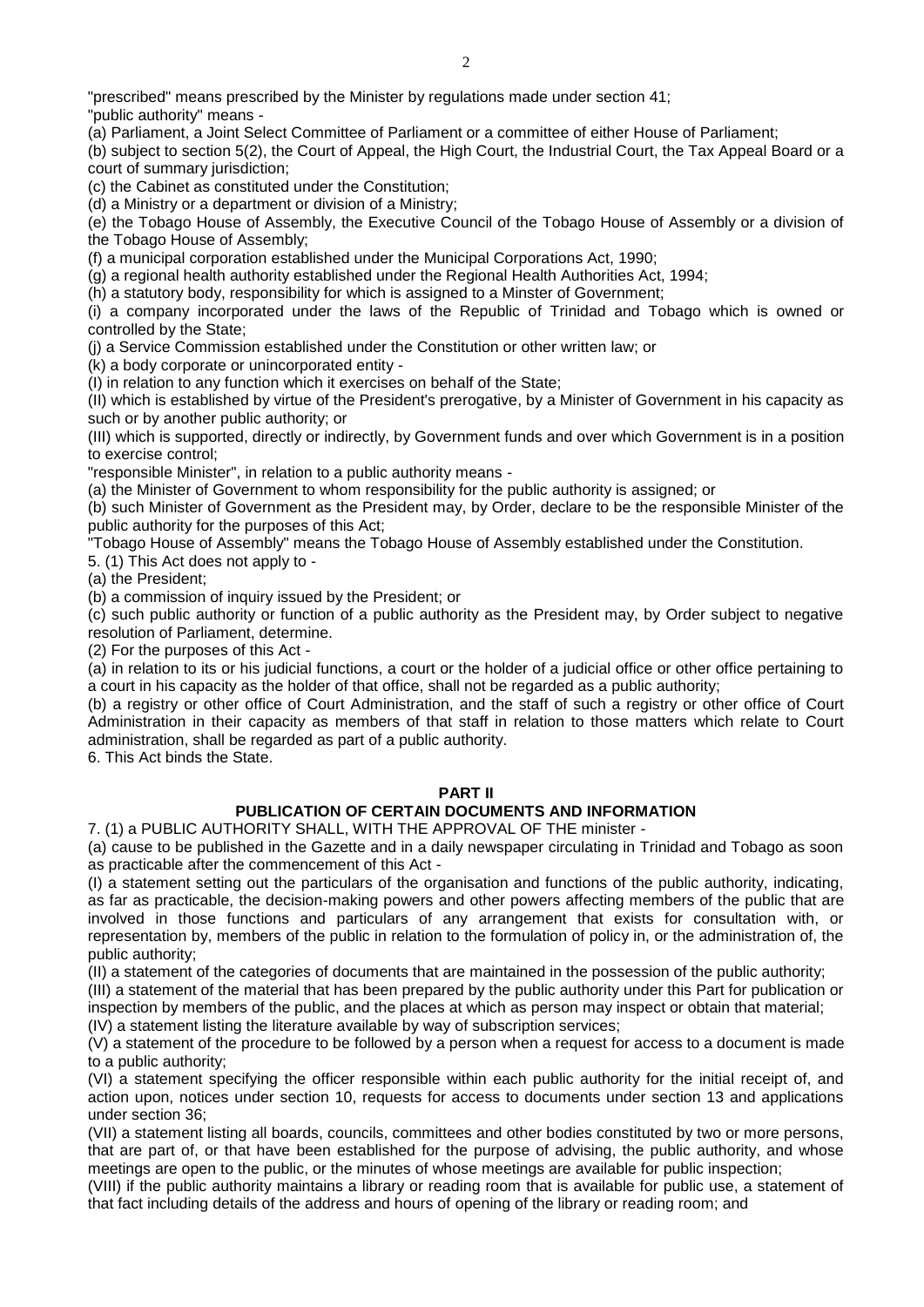(b) during the year commencing on  $1<sup>st</sup>$  January next following the publication, in respect of a public authority, of the statements under paragraph (a) that are the statements first published under that paragraph, and during each succeeding year, cause to be published in the Gazette and in a daily newspaper circulating in Trinidad and Tobago statements bringing up to date the information contained in the previous statements.

(2) Nothing in this section requires the publication of exempt information.

(3) Where a public authority is created on or after the commencement of this Act, the public authority shall comply with subsection (1), as soon as practicable after its creation.

(4) Where a statement has not been published in accordance with subsection (1), the Minister shall promptly give reasons, to be published in the Gazette, for the failure to publish.

8. (1) This section applies to documents that are provided by a public authority for the use or guidance of the public authority or its officers -

(a) in making decisions or recommendations, or in providing advice to persons outside the public authority, with respect to rights, privileges, benefits, obligations, penalties or other detriments, being -

(I) documents containing interpretations or particulars of written laws or schemes administered by the public authority, not being particulars contained in another written law; or

(II) manuals, rules or procedure, statements of policy, records of decisions, letters of advice to persons outside the public authority, or similar documents containing rules, policies, guidelines, practices or precedents; and

(b) in enforcing written laws or schemes administered by the public authority where a member of the public might be directly affected by that enforcement, being documents containing information on the procedures to be employed or the objectives to be pursued in the enforcement of, the written laws or schemes.

(2) A public authority shall -

(a) as soon as practicable after the commencement of this Act -

(I) cause copies of all documents to which this section applies in respect of the public authority to be made available for inspection and for purchase by members of the public; and

(II) with the approval of the Minister, cause to be published in the Gazette and in a daily newspaper circulating in Trinidad and Tobago, a statement (which may be in the form of an index) specifying the documents that are, at the time of preparation of ht statement, so available and the place or places where copies may be inspected and may be purchased; and

(c) during twelve months after the publication of the first statement under paragraph (a) and thereafter at intervals of twelve months, with the approval of the Minister cause to be published in the Gazette and in a daily Trinidad newspaper circulating in Trinidad and Tobago, statements bringing up to date the information contained in the previous statement or statements.

(3) This section does not require a document of the kind referred to in subsection (1) containing exempt information to be made available in accordance with subsection (2), but, if such document is not so made available, the public authority shall, except impracticable, cause to be prepared a corresponding document, altered only to the extent necessary to exclude the exempt information, and cause the document so prepared to be dealt with in accordance with subsection (2).

(4) A document from which exempt information has been excluded in accordance with subsection (3) shall indicate, to the extent practicable without exempt information being disclosed, the nature of the information excluded.

(5) Notwithstanding that a document of the kind referred to in subsection (1) is an exempt document, if the fact of the existence of that document can be published in accordance with subsection (2)(a)(II) without exempt information being disclosed, the public authority shall cause that fact to be published.

(6) A public authority that comes into existence on or after the commencement of this Act shall comply -

(a) with the provisions of subsection (2)(a) as soon as practicable after the day on which it came into existence and not later than twelve months after that day; and

(b) with the provisions of subsection (2)(b) as if the reference to "first publication" in that subsection were a reference to first publication in compliance with this subsection.

(9) (1) This section applies, in respect of a public authority, to any document that is -

(a) a report, or a statement containing the advice or recommendations, of a body or entity established within the public authority;

(b) a report, or statement containing the advice or recommendations, of a body or entity established outside the public authority by or under a written law, or by a Minister of Government or other public authority for the purpose of submitting a report or reports, providing advise or making recommendations to the public authority or to the responsible Minister of that public authority;

(c) a report, or a statement containing the advice or recommendations, of an inter-departmental Committee whose membership includes an officer of the public authority;

(d) a report, or a statement containing the advice or recommendations, of a committee established within the public authority to submit a report, provide advice or make recommendations tot h responsible Minister of that public authority or to another officer of the public authority who is not a member committee;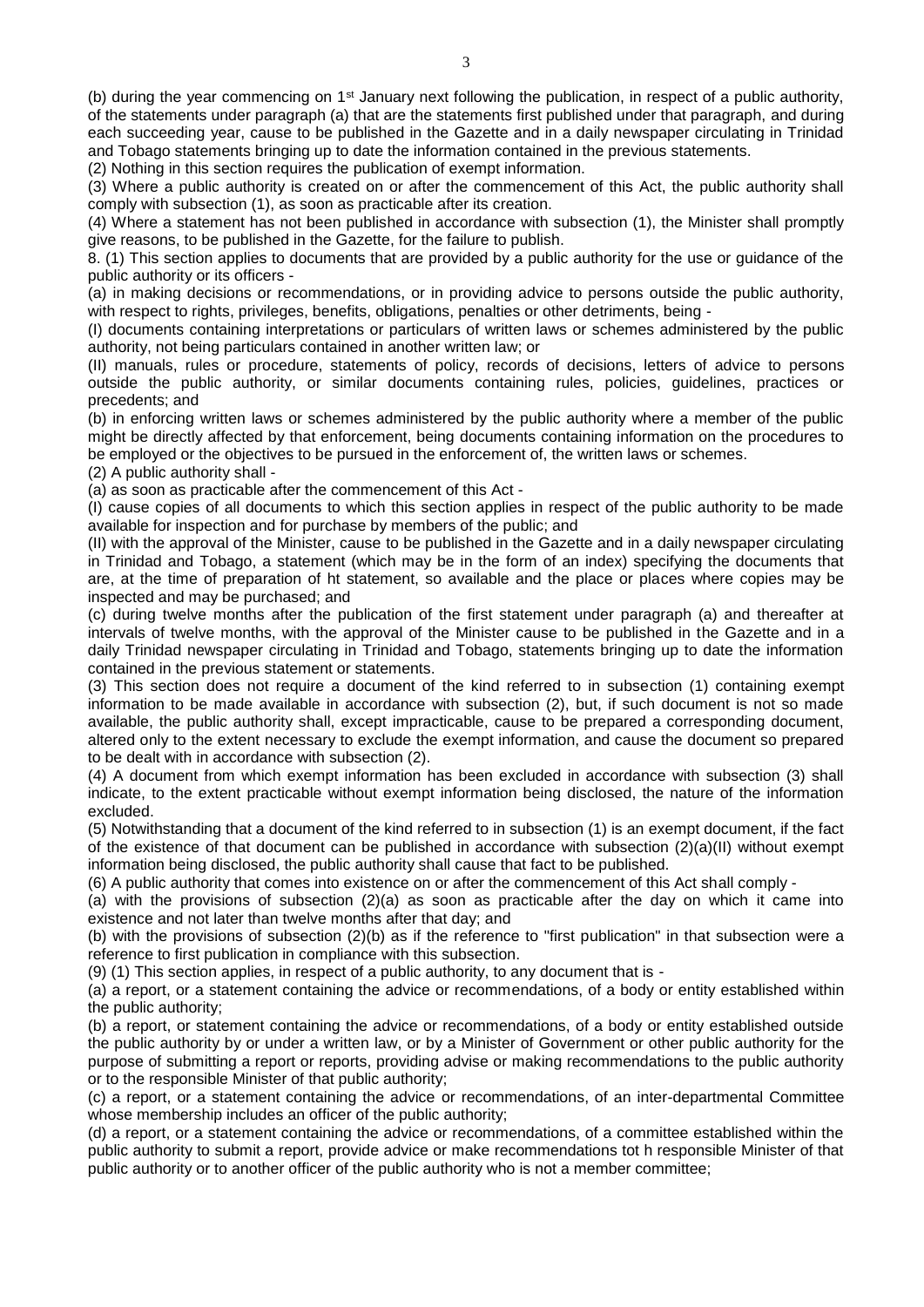report expressing the opinion of such an expert on scientific or technical matters;

(f) a report prepared for the public authority by a consultant who was paid for preparing the report;

(g) a report prepared within the public authority and containing the results of studies, surveys or tests carried out for the purpose of assessing, or making recommendations on, the feasibility of establishing a new or proposed Government policy, programme or project;

(h) a report on the performance or efficiency of the public authority, or of an office, division or branch of the public authority, whether the report is of a general nature or concerns a particular policy, programme or project administered by the public authority;

(i) a report containing final plans or proposals for the re-organisation of the functions of the public authority, the establishment of a new policy, programme or project to be administered by the public authority, or the alteration of an existing policy programme or project administered by the public authority, whether or not the plans or proposals are subject to approval by an officer of the public authority, another public authority, the responsible Minister of the public authority or Cabinet;

(j) a statement prepared within the public authority and containing policy directions for the drafting of legislation;

(k) a report of a test carried out within the public authority on a product for the purpose of purchasing equipment;

(l) an environmental impact statement prepared within the public authority; and

(m) a valuation report prepared for the public authority by a valuator, whether or not the valuator is an officer of the public authority.

(2) A public authority shall, with the approval of the Minister -

(a) cause to be published in the Gazette and in a daily newspaper circulating in Trinidad and Tobago as soon as practicable after the commencement of this Act, a statement (which may take the form of an index) specifying the documents to which this section applies which have been created since the date of commencement of this Act and are in the possession of the public authority;

(b) within twelve months after publication of the statement required under paragraph (a) and thereafter at intervals of twelve months, cause to be published in the Gazette and in a daily newspaper circulating in Trinidad and Tobago, statements brining up to date the information contained in the previous statement or statements.

(3) This section does not require a document of the kind referred to in subsection (1) containing exempt information to be referred to in a statement published in accordance with subsection (2)(a), if the fact of the existence of the document cannot be referred to in the statement without exempt information being disclosed.

(4) A public authority that comes into existence on or after the commencement of this Act shall comply -

(a) with the provisions of subsection (2)(a) as soon as practicable after the day on which the public authority comes into existence and not later than twelve months after that day; and

(b) with the provisions of subsection (2)(b) as if the reference to "first publication" in that subsection were a reference to first publication in compliance with this subsection.

10. (1) A person may serve upon a public authority a notice in writing stating that, in the opinion of the person a statement published by the public authority under section 8(2)(a) or (b) or section 9(2)(a) or (b) does not specify a document as described in section 8(1) or 9(1) that was required to be specified in the statement. (2) The public authority shall -

(a) make a decision within twenty-one days of receiving a notice and publish the decision in relation to the document referred to in subsection (1), no later than seven days thereafter in the Gazette;

(b) cause the person to be given notice in writing of its decision.

(3) Where the decision is adverse to the person's claim, the notice shall -

(a) state the findings on any material questions of fact, referring to the material on which those findings were based, and the reasons for the decision; and

(b) inform the person of his right to apply to the High Court for judicial review of the decision and the time within which the application for review is required to be made.

#### **PART III RIGHT OF ACCESS TO INFORMATION**

11.

(1) Notwithstanding any law to the contrary and subject to the provisions of this act, it shall be the right of every person to obtain access to an official document.

(2) Nothing in this Act shall prevent a public authority from -

(a) giving access to documents or information;

(b) amending documents,

other than as required by this Act where it has the discretion to do so or where it is required to do so by any written law or order of a court.

12. A person is not entitled to obtain, in accordance with the procedure provided for in this Part, access to -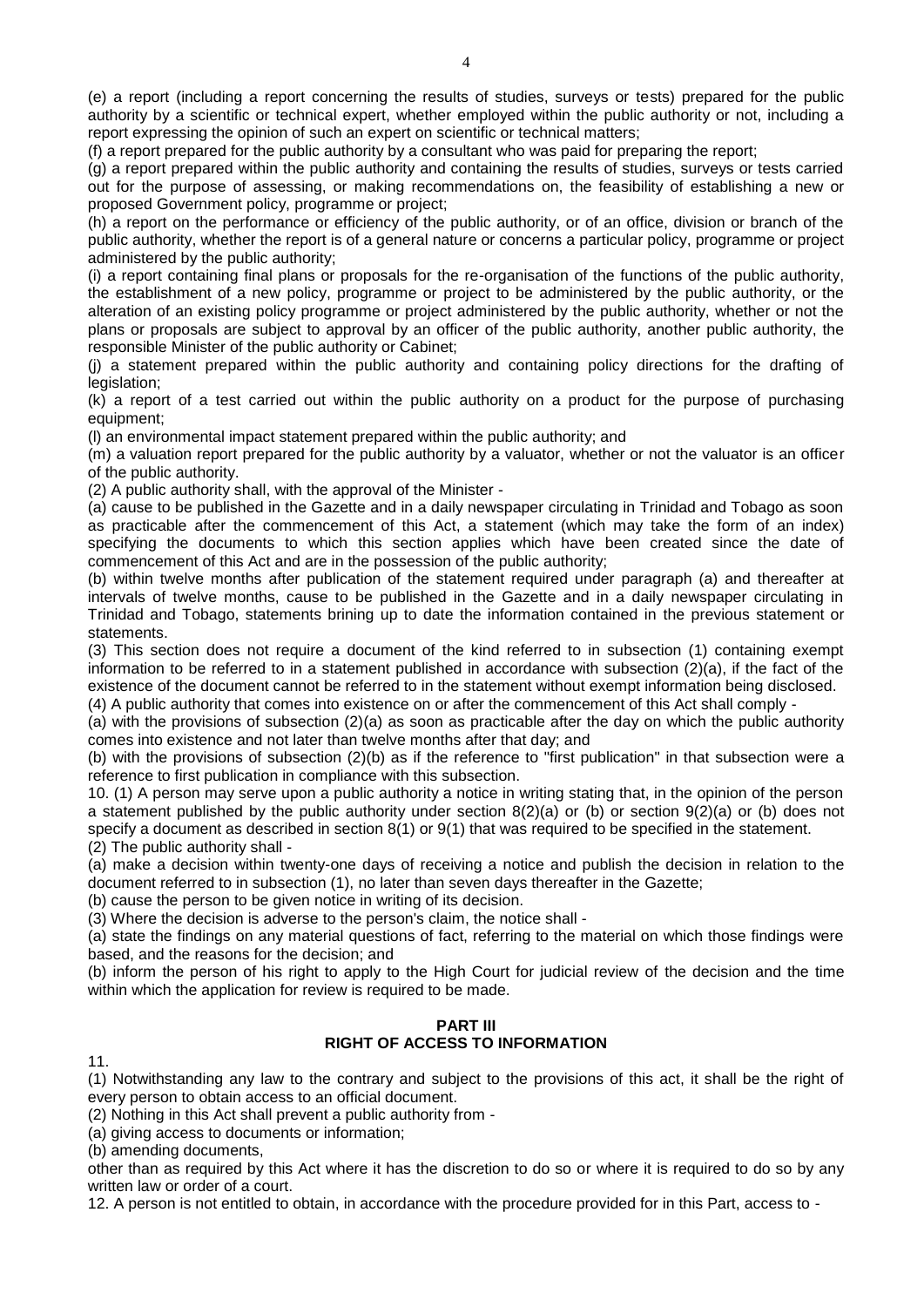(a) a document which contains information that is open to public access, as part of a public register or otherwise, in accordance with another written law, where that access is subject to a fee or other charge;

(b) a document which contains information that is available for purchase by the public in accordance with arrangements made by a public authority;

(c) a document that is available for public inspection in a registry maintained by the Registrar General or other public authority;

(d) a document which is stored for preservation or safe custody, being a document which is a duplicate of a document of a public authority.

13. (1) A person who wishes to obtain access to an official document shall make a request in the form set out in the Schedule, to the relevant public authority for access to the document.

(2) A request shall identify the official document, or provide sufficient information to enable the designated officer of the public authority, or an employee of the public authority who is familiar with the relevant documents, to identify the document with reasonable effort.

(3) A request may specify in which of the forms described in section 18 the applicant wishes to be given access.

(4) Subject to section 21, a request under this section may be made for access to all records of a particular description or all records relating to a particular subject.

(5) An application for access to an official document held by a public authority referred to in section 4(j)(i) or (iii) shall be made to the responsible Minister.

14. (1) A public authority shall take reasonable steps to assist any person who -

(a) wishes to make a request under section 13; or

(b) has made a request which does not comply with the requirements of section 13 (2),

to make a request in a manner which complies with that section.

(2) Where a request in writing is made to a public authority for access to an official document, the public authority shall not refuse to comply with the request on the ground that the request does not comply with section 13(2), without first giving the applicant a reasonable opportunity of consultation with the public authority with a view to the making of a request in a form that does comply with that section.

(3) Without prejudice to section 21, a public authority shall take reasonable steps to assist any person in the exercise of any other right under this Act.

15. A public authority shall take reasonable steps to enable an applicant to be notified of the approval or refusal of his request as soon as practicable but in any case not later than thirty days after the day on which the request is duly made.

16. (1) Subject to this Act, where -

(a) a request is duly made by an applicant to a public authority for access to an official document;

(b) the request is approved by the public authority and

(c) any fee prescribed under section 17 that is required to be paid before access is granted has been paid,

the public authority shall forthwith give the applicant access to the official document.

(2) Where -

(a) a decision is made not to grant a request for access to a document on the ground that it is an exempt document;

(b) it is practicable for the public authority to grant access to a copy of the document with such deletions a to make the copy not an exempt document; and

(c) it appears from the request, or the applicant subsequently indicates, that the applicant would wish to have access to such a copy,

the public authority shall give the applicant access to such a copy of the document.

17. (1) No fee shall be charged by a public authority for the making of a request for access to an official document.

(2) Where access to an official document is to be given in the form of printed copies, or copies in some other form, such as on tape, disk, film or other material, the applicant shall pay the prescribed fee.

(3) Notwithstanding subsection (2), where a public authority fails to comply with section 15, any access to official documents to which the applicant is entitled pursuant to his request shall be provided free of charge.

(4) Notwithstanding subsection (2), where a public authority fails, to give an applicant access to an official document within seven working days of the payment of the relevant fee pursuant to section 16(1)[c], the applicant shall, in addition to access to the official document requested, be entitled to a refund of the fee paid.

(5) The fees payable by the applicant shall be commensurate with the cost incurred in making documents available.

18. (1) Where a document to which access is required to be under this Act is held by a public authority in printed form, the public authority shall give access to it by supplying a copy of it to the applicant or, if the applicant so requests, by making it available to the applicant for inspection.

(2) Where a document to which access is required to be given under this Act is held by a public authority other than in printed form, the pubic authority shall, if the applicant so requests, give access to it -

(a) by supplying a copy of it to the applicant;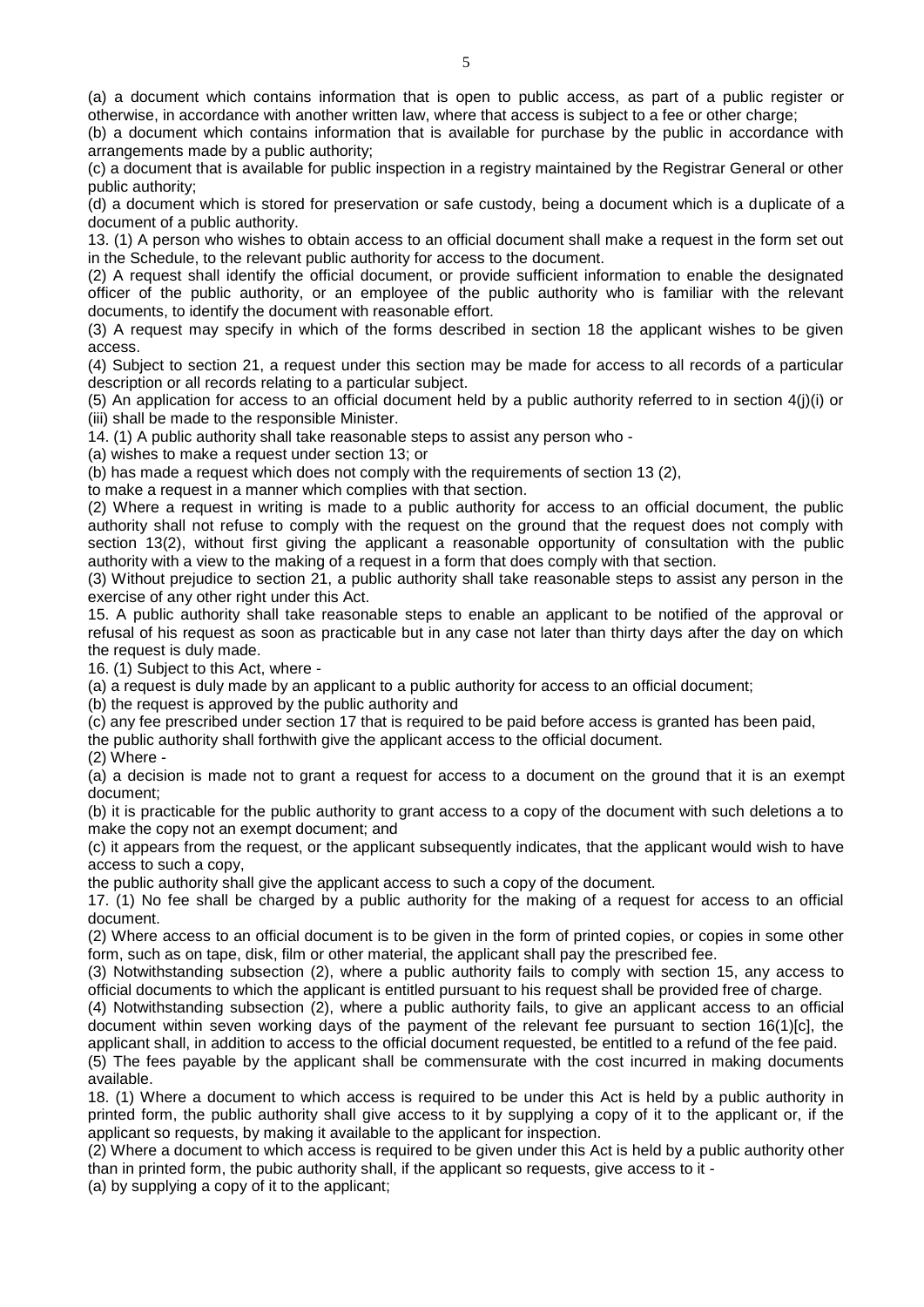(c) in the case of a document by which words are recorded in a manner in which they are capable of being reproduced in the form of sound or in which words are contained in the form of shorthand writing or in codified form, by supplying a printed transcript of the words recorded or contained in the document.

(3) Subject to this section and to section 16(2), where the applicant has requested access in a particular form, access shall be given in that form.

(4) If the form of access requested by the applicant -

(a) would interfere unreasonably with the operations of the public authority;

(b) would be detrimental to the preservation of the document or having regard to the physical nature of the document, would not be appropriate; or

(c) would involve an infringement of copyright subsisting in a person other than the State,

access in that form shall be refused but access may be given in another form.

19. (1) A public authority which receives a request may defer the provision of access to the document concerned if the document has been prepared -

(a) for presentation to Parliament;

(b) for release to the media; or

(c) solely for inclusion, in the same or in an amended form in a document to be prepared for a purpose specified in paragraph (a) or (b),

and the document is yet to be presented or released, or included in a document to be presented or released, as the case may be.

(2) Where the provision of access to a document is deferred in accordance with subsection (1), the public authority shall, in forming the applicant of the reasons for the decision, indicate, as far as practicable, the period for which the deferment will operate.

20. (1) A public authority dealing with a request under this Part for access to documents, or an application under section 36 for the correction of personal information, may refuse to grant access to documents, or to correct information, in accordance with the request or application, without having caused the processing of the request or application to have been undertaken or at any later time, if the public authority is satisfied that -

(a) the request or application is made by, or on behalf of, a person who, on at least one previous occasion, has made a request or application to the public authority, or to a predecessor of the public authority, for access to the same documents or for the same correction;

(b) the request or application was refused and the High Court, on reviewing the decision to refuse the request or application, confirmed the decision; and

(c) there are no reasonable grounds for making the request or application again.

(2) A public authority shall give notice of a refusal under subsection (1) and shall inform the applicant of -

(a) the reason for the refusal; and

(b) the right to apply to the High Court for judicial review of the decision and the time within which the application for review is required to be made.

21. (1) A public authority dealing with a request may refuse to grant access to documents in accordance with the request, without having caused the processing of the request to have been undertaken, if the public authority is satisfied that the work involved in processing the request would substantially and unreasonably divert the resources of the public authority from its other operations and if before refusing to provide information on these grounds the authority has taken reasonable steps to assist the applicant to reformulate the application so as to avoid causing such interference.

(2) Subject to subsection (3) but without limiting the matters to which a public authority may have regard in deciding whether to refuse under subsection (1) to grant access to the documents to which the request relates, the public authority is to have regard to the resources that would have to be used -

(a) in identifying, locating or collating the documents within the filing system of the public authority; or

(b) in deciding whether to grant, refuse or defer access to documents to which the request relates, or to grant access to edited copies of such documents, including resources that would have to be used -

(I) in examining documents;

(II) in consulting with any person or body in relation to the request;

(c) in making a copy, or an edited copy of the documents; or

(d) in notifying any interim or final decision on the request.

(3) The public authority shall not have regard to any maximum amount prescribed in regulations, payable as a fee in relation to the request.

(4) In deciding whether to refuse, under subsection (1), to grant access to documents, a public authority shall not have regard to -

(a) any reasons that the applicant gives for requesting access; or

(b) the public authority's belief as to what are the applicant's reasons for requesting access.

(5) A public authority may refuse to grant access to the documents in accordance with the request without having identified any or all of the documents to which the request relates and without specifying, in respect of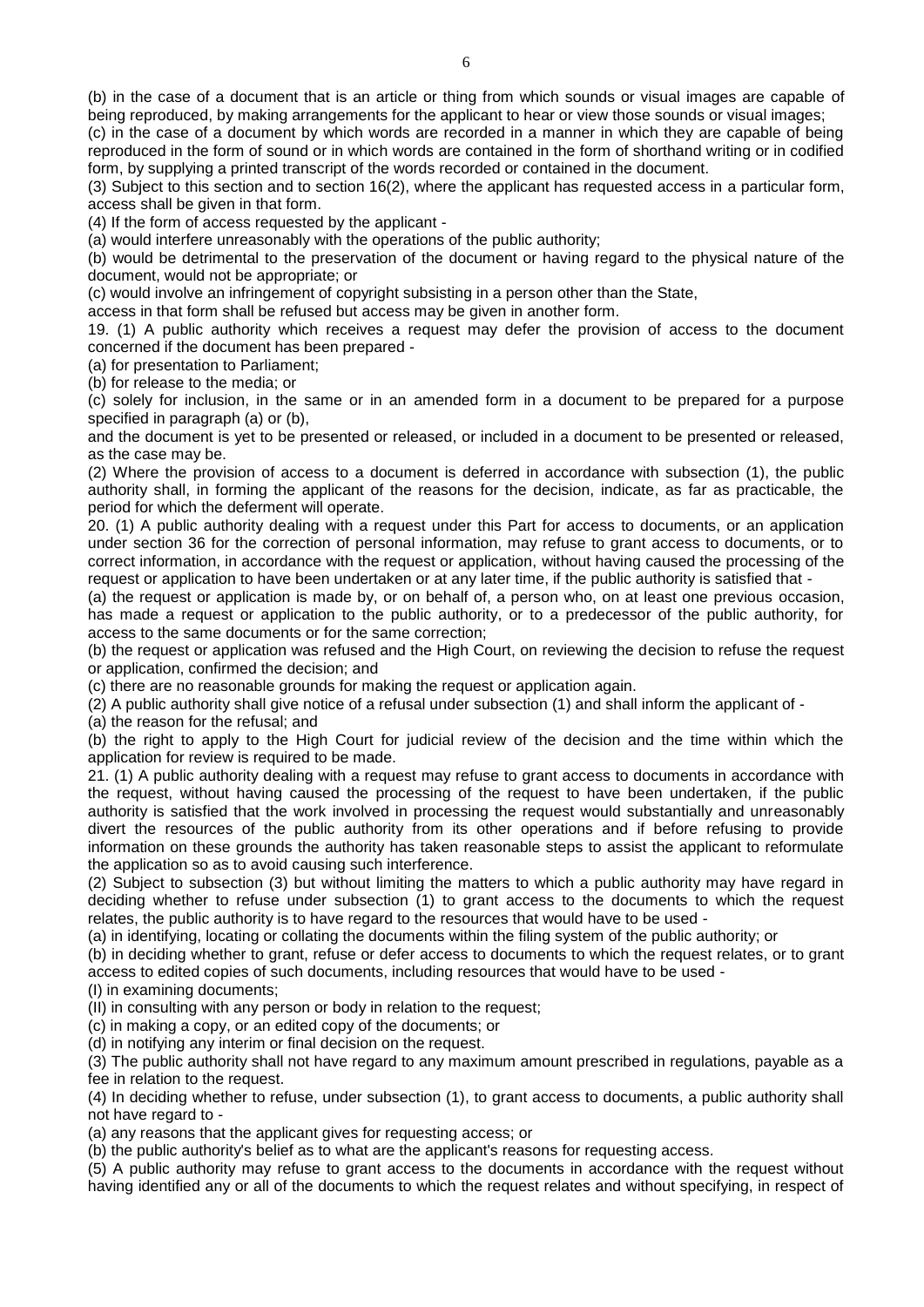each document, the provision or provisions of this Act under which that document if claimed to be an exempt document if -

(a) it is apparent from the nature of the document as described in the request that all of the documents to which the request is expressed to relate are exempt documents; and

(b) either -

(I) it is apparent from the nature of the documents as so described that no obligation would arise under section 16(2) in relation to any of those documents to grant access to an edited copy of the document; or

(II) it is apparent from the request or as a result of consultation by the public authority with the applicant, that the applicant would not wish to have access to an edited copy of the document.

(6) A public authority shall not refuse to grant access to a document under subsection (1) unless the public authority has -

(a) given the applicant a written notice -

(I) stating the intention to refuse access; and

(II) identifying an officer of the public authority with whom the applicant may consult with a view to making the request in a form that would remove the ground for refusal;

(b) given the applicant a reasonable opportunity so to consult; and

(c) as far as is reasonably practicable, provide the applicant with any information that would assist the making of the request in a form that would remove the ground for refusal.

(7) For the purposes of section 15, the period commencing on the day an applicant is given notice under subsection (6)(a) and ending on the day the applicant confirms or alters the request following the consultation referred to in subsection (6) is to be disregarded in the computation of the thirty day period referred to in section 15.

22. (1) A decision in respect of a request made to a public authority may be made, on behalf of the public authority, by the Responsible Minister, a Permanent Secretary, a Head of Department, a Chief Executive Officer or a designated officer of the public authority or by an officer of the public authority acting within the scope of authority exercisable by him in accordance with arrangements approved by the Responsible Minister, a Permanent Secretary, a Head of Department or a Chief Executive Officer.

(2) Where a request is made to a public authority for a document, and no arrangements in respect of documents of that type have been made and published under the regulations, a decision on that request shall, for the purpose of enabling an application for judicial review to be made, be deemed to have been made by the responsible Minister of the public authority.

23. (1) Where in relation to a request for access to a document of a public authority, a decision is made under this Part that the applicant is not entitled to access to the document in accordance with the request or that provision of access to the document be deferred or that no such document exists, the public authority shall cause the applicant to be given notice in writing of the decision, and the notice shall -

(a) state the findings on any material question of fact, referring to the material on which those findings were based, and the reasons for the decision;

(b) where the decision relates to a public authority, state the name and designation of the person giving the decision;

(c) where the decision does not relate to a request for access to a document which if it existed, would be an exempt document but access is given to a document in accordance with section 16(2), state that the document is a copy of a document from which exempt information has been deleted;

(d) inform the applicant of his right to apply to the High Court for judicial review of the decision and the time within which the application for review is required to be made;

(e) where the decision is to the effect that the document does not exist or cannot, after a thorough and diligent search, be located, inform the applicant of his right to complain to the Ombudsman.

(2) In a notice under subsection (1), a public authority -

(a) shall not be required to include any matter that is of such a nature that its inclusion in a document of a public authority would cause that document to be an exempt document;

(b) if the decision relates to a request for access to a document which is an exempt document under section 24, 25 or 28 or which, if it existed, would be an exempt document under section 24, 25 or 28, may state the decision in terms which neither confirm or deny the existence of any document.

# **PART IV EXEMPT DOCUMENTS**

24. (1) A document is an exempt document if it is -

(a) the official record of any deliberation or decision of Cabinet;

(b) a document that has been prepared by a Minister of Government or on his behalf or by a public authority for the purpose of submission for consideration by Cabinet or a document which has been considered by Cabinet and which is related to issues that are or have been before Cabinet;

(c) a document prepared for the purpose of briefing a Minister of Government in relation to issues to be considered by Cabinet;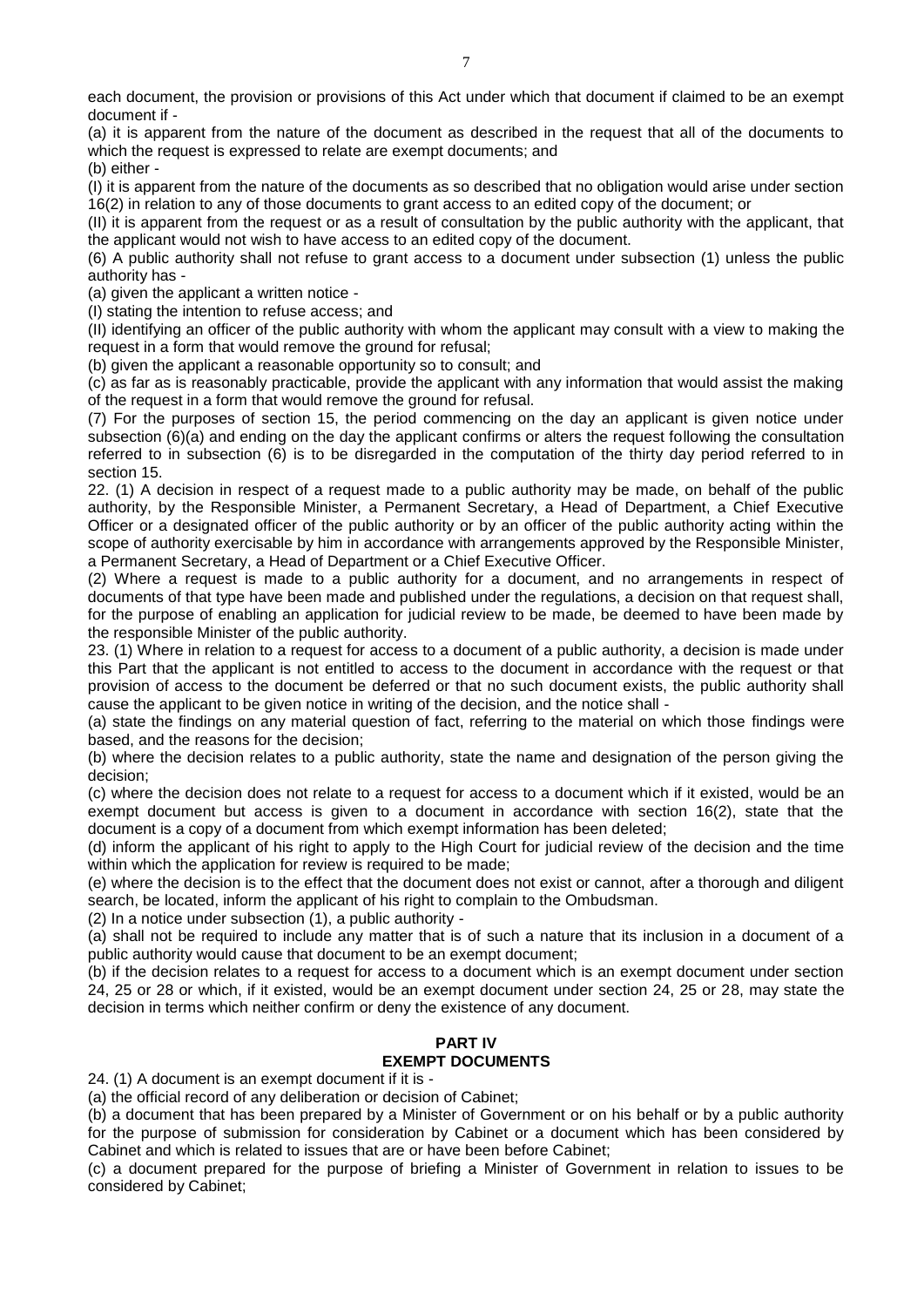(d) a document that is a copy or draft of, or contains extracts from, a document referred to in paragraph (a), (b) or (c); or

(e) a document the disclosure of which would involve the disclosure of any deliberation or decision of Cabinet, other than a document by which a decision of Cabinet was officially published.

(2) Subsection (1) shall cease to apply to a document brought into existence on or after the commencement of this Act when a period of ten years has elapsed since the last day of the year in which the document came into existence.

(3) Subsection (1) does not apply to a document that contains purely statistical, technical or scientific material unless the disclosure of the document would involve the disclosure of any deliberation or decision of Cabinet.

(4) For the purposes of this Act, a certificate signed by the Secretary to Cabinet certifying that a document as described in a request would, if it existed by one of a kind referred to in subsection (1), establishes that, if such a document exists, it is an exempt document.

(5) In this section -

(a) "Cabinet" includes a committee or subcommittee of Cabinet;

(b) a reference to a document includes a reference to a document whether created before or after the commencement of this Act.

25. (1) A document is an exempt document if it contains information, the disclosure of which would be likely to prejudice the defence of the Republic of Trinidad and Tobago.

(2) A document is an exempt document if it contains information, the disclosure of which would be likely to prejudice the lawful activities of the security or intelligence services.

(3) For the purposes of this Act, a certificate signed by the Minister certifying that a document as described in a request would, if it existed, be one of a kind referred to in subsection (1) or (2), established that if such a document exists, it is an exempt document.

26. A document is an exempt document if disclosure under this Act would be contrary to the public interest and disclosure -

(a) would prejudice relations between the Government of the Republic of Trinidad and Tobago and the government of any other State;

(b) would prejudice relations between the Government of the Republic of Trinidad and Tobago and an international organisation of States or a body thereof;

(c) would divulge any information or matter communicated in confidence by or on behalf of the government of another State to the Government of the Republic of Trinidad and Tobago or to a person receiving a communication on behalf of the government of that State; or

(d) would divulge any information communicated in confidence by or on behalf of an international organisation of states or a body thereof to the Government of the Republic of Trinidad and Tobago or to a person receiving a communication on behalf of that international organisation or body.

27. (1) Subject to this section, a document is an exempt document if it is a document the disclosure of which under this Act -

(a) would disclose matter in the nature of opinion, advice or recommendation prepared by an officer or Minister of Government, or consultation or deliberation that has taken between officers, Ministers of Government, or an officer and a Minister of Government, in the course of, or for the purpose of, the deliberative processes involved in the functions of a public authority; and

(b) would be contrary to the public interest.

(2) In the case of a document of the kind referred to in section 8(1), the matter referred to in subsection (1)(a) does not include -

(a) matter that is provided for the use or guidance of, or is used or may be used for, the purpose of making decisions or recommendations, or enforcing written laws or schemes, referred to in section 8(1);

(b) factual information;

(c) the analysis, interpretation or evaluation of, or any projection based on factual information;

(d) a statistical survey;

(e) a report by a valuator, whether or not the valuator is an officer of the public authority;

(f) an environmental impact statement or similar record;

(g) a report of a test carried out on a product for the purpose of purchasing equipment for a public authority or a consumer test report;

(h) a report or study on the performance or efficiency of a public authority, whether the report or study is of a general nature or is in respect of a particular programme or policy;

(i) a feasibility or other technical study, including a cost estimate, relating to a policy or project of a public authority;

(j) a report containing the results of field research undertaken before the formulation of a policy proposal;

(k) a final plan or proposal to change a programme of a public authority, or for the establishment of a new programme, including a budgetary estimate for the programme, whether or not the plan or proposal is subject to approval, unless the plan or proposal is to be submitted to Cabinet or a committee or subcommittee of Cabinet;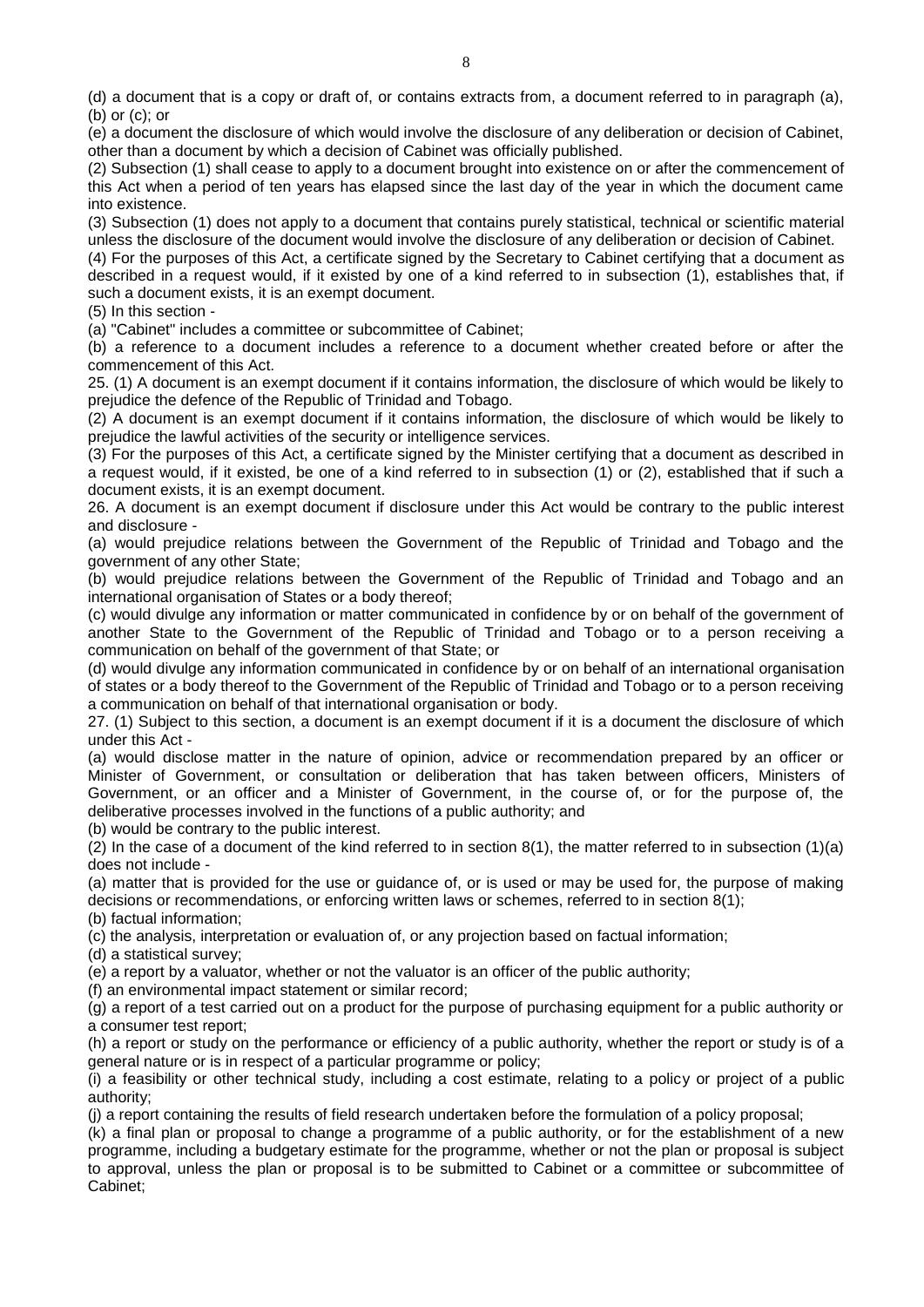(l) a report of an interdepartmental committee task force within a public authority, which has been established for the purpose of preparing a report on a particular topic, unless the report is to be submitted to Cabinet or a committee or subcommittee of Cabinet;

(m) a report of a committee, council or other body which is attached to a public authority and which has been established for the purpose of undertaking inquiries and making reports and recommendations to the public authority;

(n) the reasons for a final decision, order or ruling of a public authority made during or at the conclusion of the exercise of discretionary power conferred by or under a written law or scheme administered by the public authority, whether or not the written law or scheme allows an appeal to be taken against the decision, order or ruling, and whether or not the reasons -

(I) are contained in an internal memorandum of the public authority or in a letter from an officer or employee of the pubic authority; or

(II) were given by the officer who made the decision, order or ruling or were incorporated by reference into the decision, order or ruling.

(3) Where a decision is made under Part III that an applicant is not entitled to access to a document by reason of the application of this section, the notice under section 23 shall state the public interest considerations on which the decision is based.

(4) Subsection (1) shall cease to apply to a document brought into existence on or after the commencement of this Act when a period of ten years has elapsed since the last day of the year in which the document came into existence.

28. (1) Subject to this section, a document is an exempt document if its disclosure under this Act would, or would be reasonably likely to -

(a) prejudice the investigation of a breach or possible breach of the law or prejudice the enforcement or proper administration of the law in a particular instance;

(b) prejudice the fair trial of a person or the impartial adjudication of a particular case;

(c) disclose, or enable a person to ascertain, the identity of a confidential source of information in relation to the enforcement or administration of the law;

(d) disclose methods or procedures for preventing, detecting, investigating, or dealing with matters arising out of, breaches or evasions of the law the disclosure of which would, or would be reasonably likely to, prejudice the effectiveness of those methods or procedures; or

(e) endanger the lives or physical safety of persons engaged in or in connection with law enforcement or persons who have provided confidential information in relation to the enforcement or administration of the law. (2) This section does not apply to any document that is -

(a) a document revealing that the scope of a law enforcement investigation has exceeded the limits imposed by law;

(b) a document revealing the use of illegal methods or procedures for preventing, detecting, investigating, or dealing with matters arising out of, breaches or evasions of the law;

(c) a document containing any general outline of the structure of any programme adopted by a public authority for investigating breaches of, or enforcing or administering the law;

(d) a report on the degree of success achieved in any programme adopted by a public authority for investigating breaches of, or enforcing or administering, the law;

(e) a report prepared in the course of routine law enforcement inspections or investigations by a public authority which has the function of enforcing and regulating compliance with a particular law other than the criminal law;

(f) a report on a law enforcement investigation, where the substance of the report has been disclosed to the person who, or the body which, was the subject of the investigation, if it is in the public interest that access to the document should be granted under this Act.

29. (1) A document is an exempt document if it is of such a nature that it would be privileged from production in legal proceedings on the ground of legal professional privilege.

(2) A document of the kind referred to in section 8(1) is not an exempt document by virtue of subsection (1) by reason only of the inclusion in the document of matter that is used or to be used for the purpose of the making of decisions or recommendations referred to in section 8(1).

30. (1) A document is an exempt document if its disclosure under this Act would involve the unreasonable disclosure of personal information of any individual (including a deceased individual).

(2) Subject to subsection (4), the provisions of subsection (1) do not have effect in relation to a request by a person for access to a document by reason only of the inclusion in the document of matter relating to that person.

(3) Where a request by a person other than a person referred to in subsection (2) is made to a public authority for access to a document containing personal information of any individual (including a deceased individual) and the public authority decides to grant access to the document, the public authority shall, if practicable, notify the individual who is the subject of that information (or in the case of a deceased individual, that individual's next-of-kin) of the decision and of the right to apply to the High Court for judicial review of the decision and the time within which the application for review is required to be made.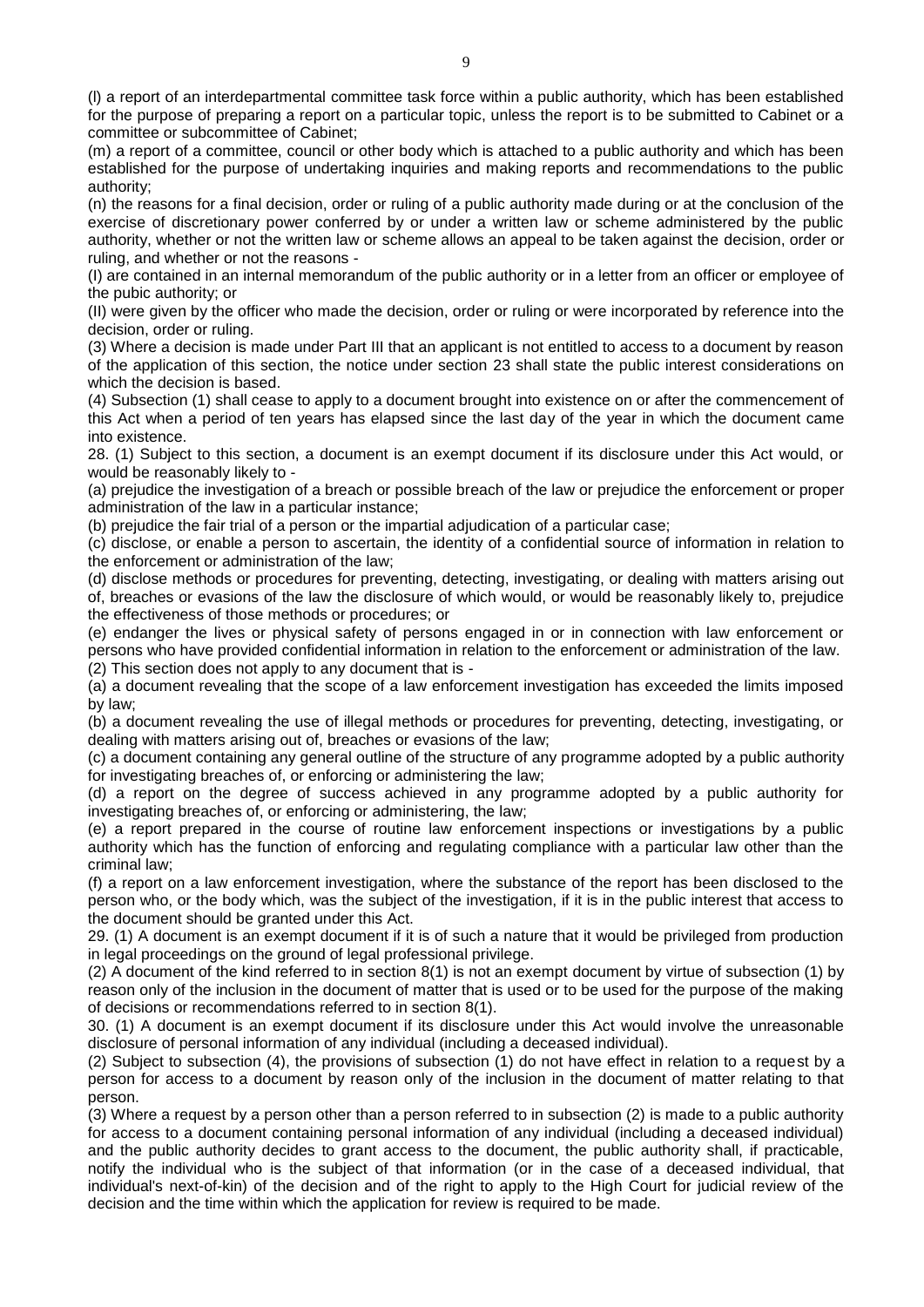(4) Nothing in this Act shall be taken to require a public authority to give information as to the existence or non-existence of a document of a kind referred to in subsection (1) where information as to the existence or non-existence of that document, if included in a document of a public authority, would cause the lastmentioned document to be an exempt document by virtue of this section.

31. (1) A document is an exempt document if its disclosure under this Act would disclose information acquired by a public authority from a business, commercial or financial undertaking, and -

(a) the information relates to trade secrets or other matters of a business, commercial or financial nature; or

(b) the disclosure of the information under this act would be likely to expose the undertaking to disadvantage.

(2) In deciding whether disclosure of information would expose an undertaking to disadvantage, for the purposes of paragraph (b) of subsection (1), a public authority may take account of any of the following considerations:

(a) whether the information is generally available to competitors of the undertaking;

(b) whether the information would be exempt information if it were generated by a public authority;

(c) whether the information could be disclosed without causing substantial harm to the competitive position of the undertaking; and

(d) whether there are any considerations in the public interest in favour of disclosure which outweigh considerations of competitive disadvantage to the undertaking, for instance, the pubic interest in evaluating aspects of regulation by a public authority of corporate practices or environmental controls.

And of any consideration or considerations which in the opinion of the public authority is or are relevant.

(3) Prior to making a determination under subsection (1) as to whether the disclosure of information would expose an undertaking to disadvantage, a public authority shall notify the undertaking which has supplied the relevant document or documents that the public authority has received a request for access to the document and shall -

(a) seek the undertaking's view as to whether disclosure should occur; and

(b) notify the undertaking where the public authority after consultation has decided to disclose the document and in such a case notify the undertaking of the right to apply to the High Court for judicial review of the decision and the time within which the application for review is required to be made.

(4) A document is an exempt document if -

(a) it contains -

(I) a trade secret of a public authority; or

(II) in the case of a pubic authority engaged in trade or commerce, information of a business, commercial or financial, nature,

that would if disclosed under this Act be likely to expose the public authority to disadvantage;

(b) it contains the results of scientific or technical research undertaken by a public authority, and -

(I) the research could lead to a patentable invention;

(II) the disclosure of the results of an incomplete state under this Act would be reasonably likely to expose a business, commercial or financial undertaking unreasonably to disadvantage;

(III) the disclosure of the results before the completion of the research would be reasonably likely to expose the public authority unreasonably to disadvantage; or

(c) it is an examination paper, a paper submitted by a student in the course of an examination, an examiner's report or similar document and the use or uses for which the document was prepared have not been completed.

32. (1) A document is an exempt document if its disclosure under this Act would divulge any information or matter communicated in confidence by or on behalf of a person or a government to a public authority, and -

(a) the information would be exempt information if it were generated by a public authority; or

(b) the disclosure of the information under this act would be contrary to the public interest by reason that the disclosure would be reasonably likely to impair the ability of a public authority to obtain similar information in the future.

(2) This section does not apply to information -

(a) acquired by a public authority from a business, commercial or financial undertaking; and

(b) that relates to trade secrets or other matters of a business, commercial or financial nature.

33. (1) A document is an exempt document if -

(a) its premature disclosure under this Act would be contrary to the public interest by reason that the disclosure would be reasonably likely to have a substantial adverse effect on the economy of Trinidad and Tobago, including but not limited to, the premature disclosure of proposed introduction, abolition or variation of any tax, duty, interest rate, exchange rate or; instrument of economic management;

(b) its disclosure under this Act would be contrary to the financial interests of the public authority by giving an unreasonable advantage to any person in relation to a contract which that person is seeking to enter into with the public authority for the acquisition or disposal of property or the supply of goods or services;

(c) its disclosure under this Act, by revealing information to a competitor of the public authority, would be likely to prejudice the lawful commercial activities of the public authority;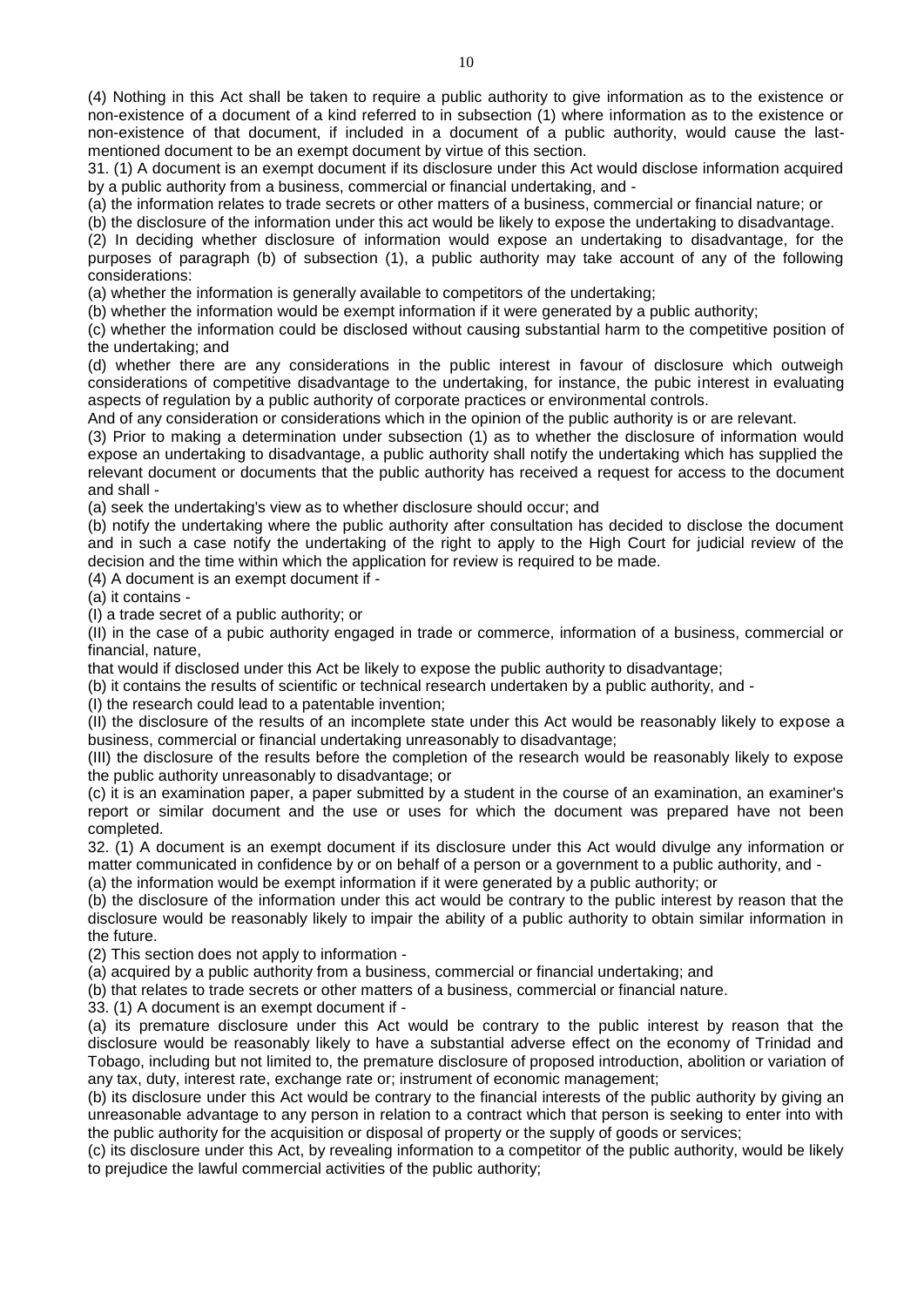(d) subject to subsection (4), it contains information obtained by a public authority from a third party who has consistently treated it as confidential and the disclosure of that information to a competitor of a third party, would be likely to prejudice the lawful commercial or professional activities of the third party;

(e) its disclosure under this Act would be contrary to the public interest by reason that it would disclose instructions issued to, or provided for the use or guidance of, officers of a public authority on the procedures to be followed or the criteria to be applied in negotiation, including financial, commercial and labour negotiation, in the execution of contracts, in the defence, prosecution and settlement of cases, and in similar activities relating to the financial property or personal management and assessment interests of the State or of a public authority.

(2) Subsections (2) (c) and (d) do not apply to the disclosure of information which -

(a) relates to the quality, suitability or safety of the goods or services supplied by the pubic authority if the prejudice referred to in subsection (1)(c) or (d), as the case may be, would e likely to result from the exercise of more informed choice by persons seeking to acquire those goods or services; or

(b) consists of the results of any investigation carried out by, or any information supplied to, the public authority concerning a pubic safety hazard.

(3) For the purposes of subsection (2)(b), "public safety hazard" includes the hazard to the public associated with any product which is offered for sale or otherwise available to the public, or with any substance which is released into the environment or workplace or is present in food intended for human consumption, or with any form of public transport, or with any installation or manufacturing process or substance used therein, and for he purposes of this subsection "the public" includes persons in their place of work.

(4) A document referred to in subsection (1)(d) is not an exempt document if the third party has consented to its disclosure to the applicant.

34. A document is an exempt document if there is in force a written law applying specifically to information of a kind contained in the document and prohibiting persons referred to in the written law from disclosing information of that king, whether the prohibition is absolute or is subject to exceptions or qualifications.

35. Notwithstanding any law to the contrary a public authority shall give access to an exempt document where there is reasonable evidence that significant -

(a) abuse of authority or neglect in the performance of official duty;

(b) injustice to an individual;

(c) danger to the health or safety of an individual or of the public; or

(d) unauthorised use of public funds,

has or is likely to have occurred and if in the circumstances giving access to the document is justified in the public interest having regard both to any benefit and to any damage that may arise from doing so.

#### **PART V MISCELLANEOUS**

36. (1) Where a document (whether or not it is one to which access has been given under this Act) contains personal information of an individual and that individual alleges that the information is inaccurate, the public authority which holds the document may, on the application, in writing, of that individual, correct the information.

(2) In subsection (1), "inaccurate" means incorrect, incomplete, misleading or not relevant to the purpose for which the document is held.

(3) For the purpose of this section, information may be corrected by amending, supplementing or deleting it.

37. Notwithstanding any other provision of this Act, where a request is made for access to a document held by the National Broadcasting Network, that company shall not be required to give access under this Act to any part of the document which discloses the source of any information obtained in the course of making any programme or broadcast.

38. (1) Where access to a document has been given in accordance with the requirements of this Act or in good faith, in the belief that it was required to be given in accordance with this Act, unless malice is proved -

(a) no action for defamation, breach of confidence or infringement of copyright may be brought against the public authority or against the responsible Minister, or an officer or employee of the public authority as a result of the giving of access;

(b) no action for defamation or breach of confidence may be brought, in respect of any publication involved in the giving of access by the public authority, against -

(I) any person who was the author of the document; or

(II) any person as a result of that person having supplied the document or the information contained in it to the public authority;

(d) no person shall be guilty of an offence by reason only of having authorised, or having been involved in the giving of the access.

(2) The giving of access to a document, including an exempt document, in consequence of a request shall not be taken for the purposes of the law relating to defamation, breach of confidence or copyright, to constitute an authorisation or approval of the publication of the document or its contents by the person to whom access is given.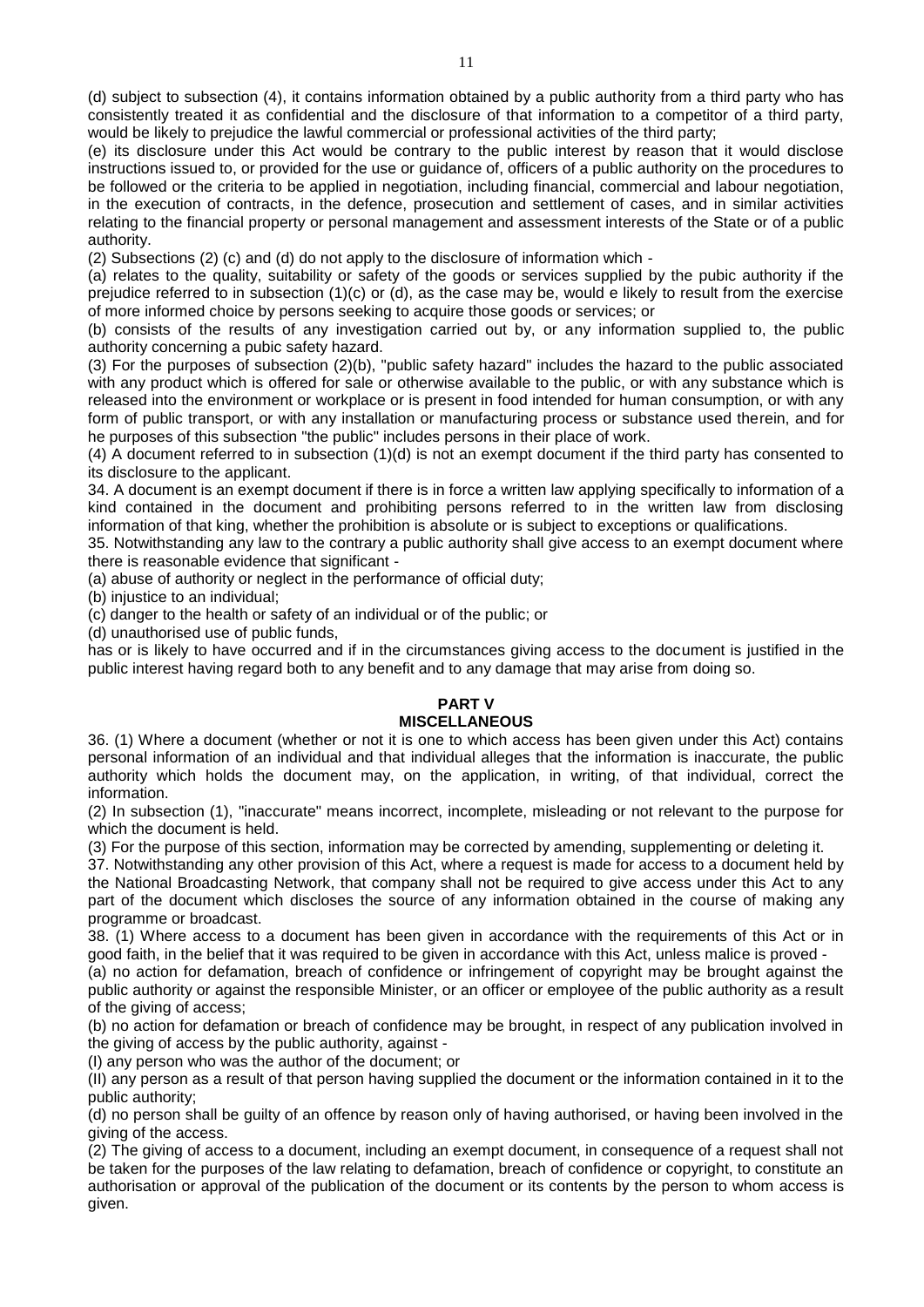(3) Nothing in this Act affects any privilege, whether qualified or absolute, which may attach at common law to the publishing of a statement.

38A. (1) A person aggrieved by the refusal of a public authority to grant access to an official document, may, within twenty-one days of receiving notice of the refusal under section 23(1), complain in writing to the Ombudsman and the Ombudsman shall, after examining the document if it exists, make such recommendations with respect to the granting of access to the document as he thinks fit.

(2) In recommendations under subsection (1), the Ombudsman -

(a) is not required to include any matter that is of such a nature that its inclusion in a document of a public authority would cause that document to be an exempt document;

(b) may state the recommendations in terms which neither confirm or deny the existence of any document, if the recommendations relate to a request for access to a document which is an exempt document under section 24, 25 or 28 or which, if it existed, would be an exempt document under section 24, 25 or 28.

(3) A public authority is required to consider the recommendations of the Ombudsman and, to such extent as it thinks fit, exercise its discretion in giving effect to the recommendations.

39. (1) For the removal of doubt, a person aggrieved by a decision of a public authority under this Act may apply to the High Court for judicial review of the decision.

(2) Notwithstanding any other law to the contrary, where an application for judicial review of a decision of a public authority under this Act is made to the High Court, that application shall be heard and determined by a Judge in Chambers, unless the Court, with the consent of the parties, directs otherwise.

(3) In this section, "decision of a public authority" includes the failure of a public authority to comply with section 15 or 16(1).

40. (1) The Minister shall, as soon as practicable after the end of each year, prepare a report on the operation of this Act during that year and cause a copy of the report to be laid before each House of the Parliament.

(2) Each responsible Minister shall, in relation to the public authorities within his portfolio, furnish to the Minister such information as he requires for the purposes of the preparation of any report under this section and shall comply with any prescribed requirements concerning the furnishing of that information and the keeping of records for the purposes of this section.

(3) A report under this section shall include in respect of the year to which the report relates the following:

(a) the number of requests made to each public authority;

(b) the number of decisions that an applicant was not entitled to access to a document pursuant to a request, the provisions of this Act under which these decisions were made and the number of times each provision was invoked;

(c) the number of applications for judicial review of decisions under this Act and the outcome of those applications;

(d) the number of complaints made to the Ombudsman with respect to the operation of this Act and the nature of those complaints;

(e) the number of notices served upon each public authority under section 10(1) and the number of decisions by the public authority which were adverse to the person's claim;

(f) particulars of any disciplinary action taken against any officer in respect of the administration of this Act;

(g) the amount of charges collected by each public authority under this Act;

(h) particulars of any reading room or other facility provided by each public authority for use by applicants or members of the public, and the publications, documents or other information regularly on display in that reading room or other facility; and

(i) any other facts which indicate an effort by public authorities to administer and implement the spirit and intention of this Act.

41. (1) The Minister may make regulations for giving effect to the purposes of this Act and for prescribing anything required or authorised by this Act to be prescribed.

(2) Regulations made under this section shall be subject to negative resolution of Parliament.

42. (1) A public authority shall maintain and preserve records in relation to its functions and a copy of all official documents which are created by it or which come at any time into its possession, custody or power.

(2) A person who willfully destroys or damages a record or document required to be maintained and preserved under subsection (1), commits an offence and is liable on summary conviction to a fine of five thousand dollars and imprisonment for six months.

(3) A person who knowingly destroys or damages a record or document which is required to be maintained and preserved under subsection (1) while a request for access to the record or document is pending commits an offence and is liable on summary conviction to a fine of ten thousand dollars and imprisonment for two years.